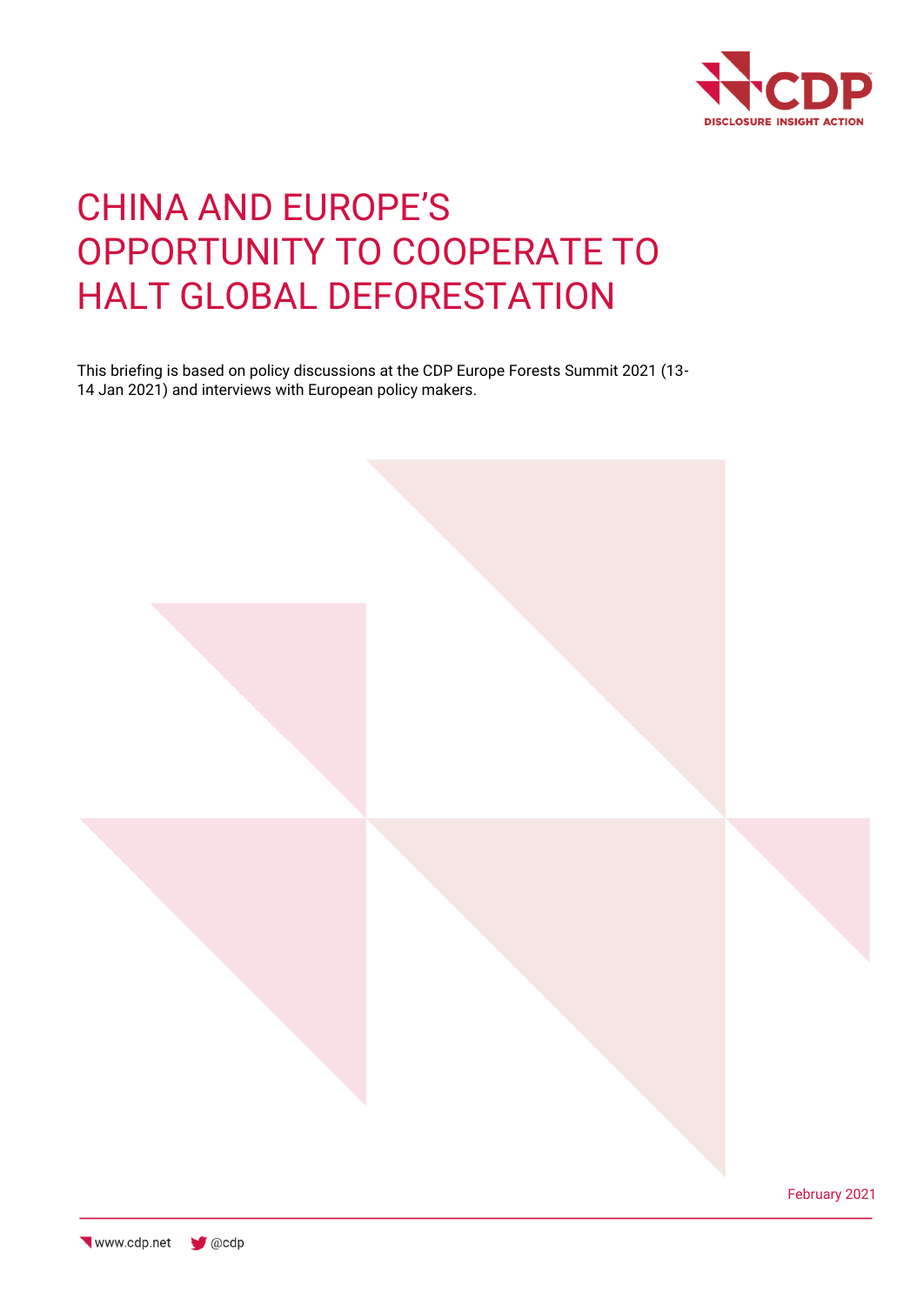

# CHINA AND EUROPE'S ROLE IN HALTING AND REDUCING GLOBAL DEFORESTATION

## Overview

For decades, deforestation has been an ongoing environmental concern globally. Yet it has only been recently, that deforestation has risen on the European and international agenda to clear urgency and evoked a fierce debate on the need for more stringent regulatory measures for companies as purchasers of forest risk commodity products and financial institutions for investing in forest risk commodity markets.

## **KEY RECOMMENDATIONS**

- Policies need to address deforestation in a more holistic approach to ensure effectiveness, considering climate and environmental as well as geographic and socio-economic aspects.
- The speed of legislative processes does not live up to the challenge of halting deforestation, thus voluntary initiatives should be supported to bridge the gaps in and delay of effective legislation.
- **T** Deforestation policy needs to be supplemented with local development programs to offer real alternatives to forest risk commodity producer countries.
- The financial sector plays a significant role in driving deforestation and subsequently needs to be taken into consideration more prominently in policy.
- International collaboration, especially between the EU and China as major importers of forest risk commodities, is needed to create a level playing field.

The EU's policy landscape to tackle deforestation has grown over the last year, pivoting in the European Parliament vote on adopting a decision to request the European Commission to draft a proposal on mandatory measures to halt global deforestation driven by the EU.<sup>1</sup> Hopes are, these approaches will not only reduce the impact of the EU on global forests, but also lead to knock-on effects in other regions as well.

Several key legislative processes are underway to address deforestation. In 2019, the Communication 'Stepping up action to protect and restore world´s forests' <sup>2</sup> by the European Commission drew attention to the necessity to introduce regulatory and non-regulatory measures to address deforestation through forest-risk commodities in supply chains of European companies and was complemented by the European Green Deal's call for mandatory due diligence measures. This led to the European Parliament's vote on the request for a legislative proposal for an 'EU legal framework to halt and reverse EU-driven

<sup>1</sup> European Parliament, Press release: Legislation with binding measures needed to stop EU-driven global

deforestation, 22/10/2020, https://www.europarl.europa.eu/news/en/press-room/20201016IPR89560/legislationwith-binding-measures-needed-to-stop-eu-driven-global-

deforestation#:~:text=Therefore%2C%20the%20European%20Parliament%20on,to%20come%20forward%20with%2 0legislation.

<sup>&</sup>lt;sup>2</sup> See [Commission's](https://ec.europa.eu/info/sites/info/files/communication-eu-action-protect-restore-forests_en.pdf) Communication on "Stepping up EU Action to Protect and Restore the World's Forests", July 2019.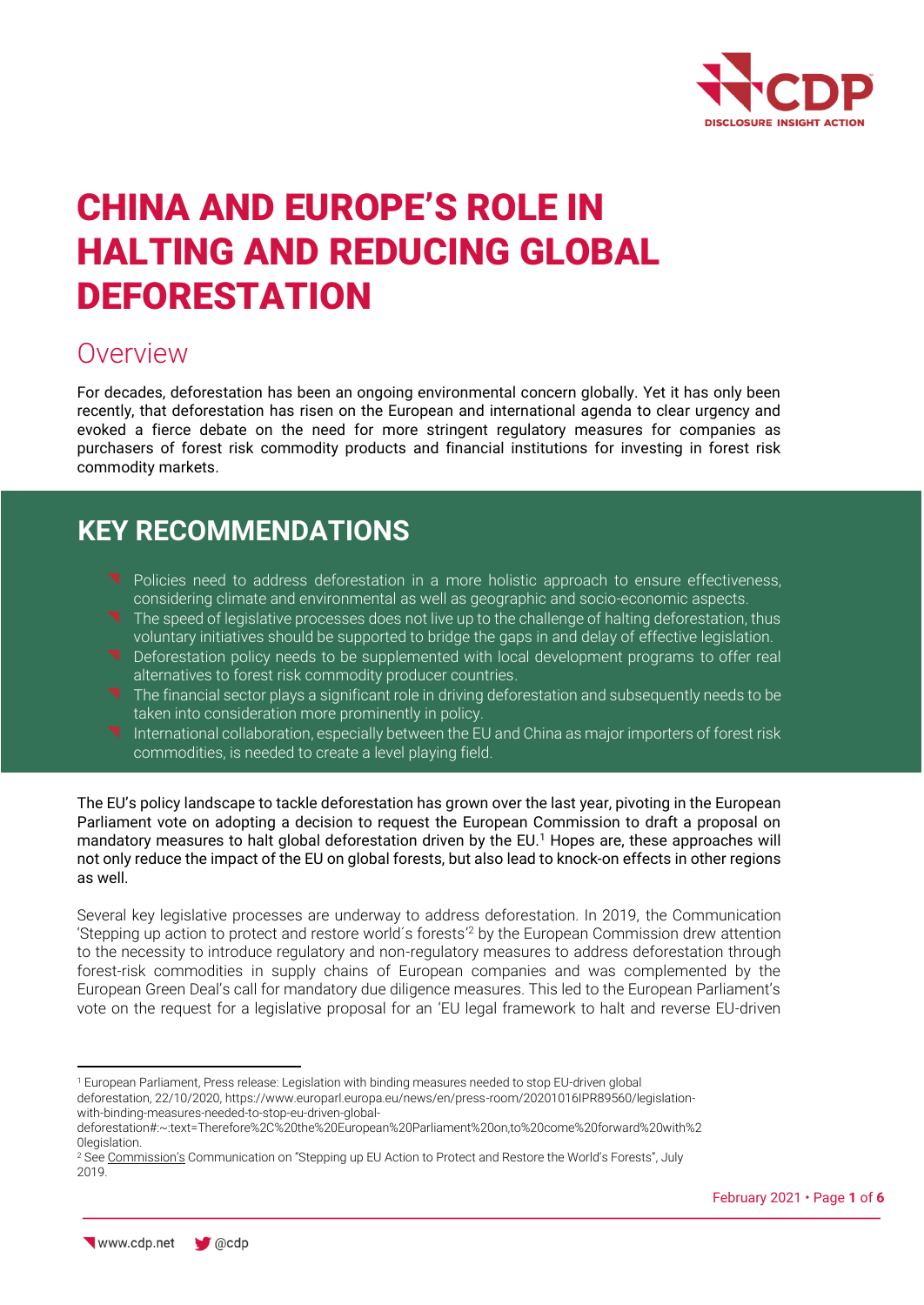

global deforestation'.<sup>3</sup> This policy will be the key policy to address imported deforestation to the EU, and thus is prone to high expectations. An impact assessment publication is due in 2021.

The Action Plan for Sustainable Growth, with the EU taxonomy for sustainable activities, non-financial reporting directive (NFRD) and the EU Green Bonds Standards as key policies targeting the financial sector, could complement the efforts of the European Parliament.

## Opportunities, challenges, gaps and barriers to the impact and effectiveness of current and planned legislation

There is a set of opportunities, challenges, gaps and barriers for forest policy to overcome to be effective in halting deforestation globally.

Deforestation through the lens of climate change in European regulation: Since the ratification of the Paris Agreement and despite the latest covid-19 global health crisis, climate change has remained high on the European policy agenda. The looming impacts of climate change have also dominated the policy discussion on deforestation. It has been the driving force of the European forest agenda in the latest years. However, a more holistic view of forest management and deforestation issues is needed to tackle it effectively. A clear and rising topic is the loss of biodiversity, which can bring new perspectives on how deforestation policy is approached. It is expected, the awaited impact assessment for the proposal for an "EU legal framework to halt and reverse EU-driven global deforestation" will shed more light on how deforestation can be addressed most effectively, taking into account more than the climate change lens. Based on a commodity approach, the current proposals framing allows to take specific aspects crucial to deforestation related to that commodity into account.

Speed of legislative processes in the EU: Over the last decade and especially since the Paris Agreement's ratification, the EU has sped up policy proposals and their implementation. Yet, despite the fast tracking of some legislations, more generally, policy processes still take several years from their proposal stage through to the trilogues (of the European Commission, European Parliament and European Council) and final agreement and implementation. The measures set within the new due diligence policy proposal are expected to take at least a decade to take effect. Once implemented, results can only be observed after additional time passing. These lengthy processes are not suitable for addressing the urgent need to take action on global deforestation. Thus, it is critical to have a set of complementary policies and measures over time, with voluntary initiatives bridging the gap until legislation is effective. Expectations of immediate effectiveness of legislative processes is unlikely to be met.

Data availability: To ensure all actors can take action, data availability needs to be improved. The key component of the Action Plan for Sustainable Growth (taxonomy and NFRD) as well as the new due diligence proposal are set to drive information availability. Yet, the landscape of data for the time being remains scattered.

Financial policies: The financial sector is crucial to addressing deforestation. Whilst the latest policy developments are encouraging, it remains that financial flows in unsustainably sourced forest-risk commodities by far exceed financial flows supporting zero deforestation. As the EU and its Member States can only set incentives to redirect financial flows, financial policies should address this key issue. The EU taxonomy, whilst fast in its implementation, does not yet address deforestation adequately. While the delegated acts will shed more light on the technical criteria for deforestation, thorough environmental

<sup>&</sup>lt;sup>3</sup> See European Parliament [Legislative train](https://www.europarl.europa.eu/legislative-train/api/stages/report/current/theme/international-trade-inta/file/eu-driven-global-deforestation) on "An EU legal framework to halt and reverse eu-driven global deforestation", September 2020; See [study](https://www.europarl.europa.eu/thinktank/en/document.html?reference=EPRS_STU(2020)654174) on "An EU legal framework to halt and reverse EU-driven global deforestation: European added value assessment", September 2020.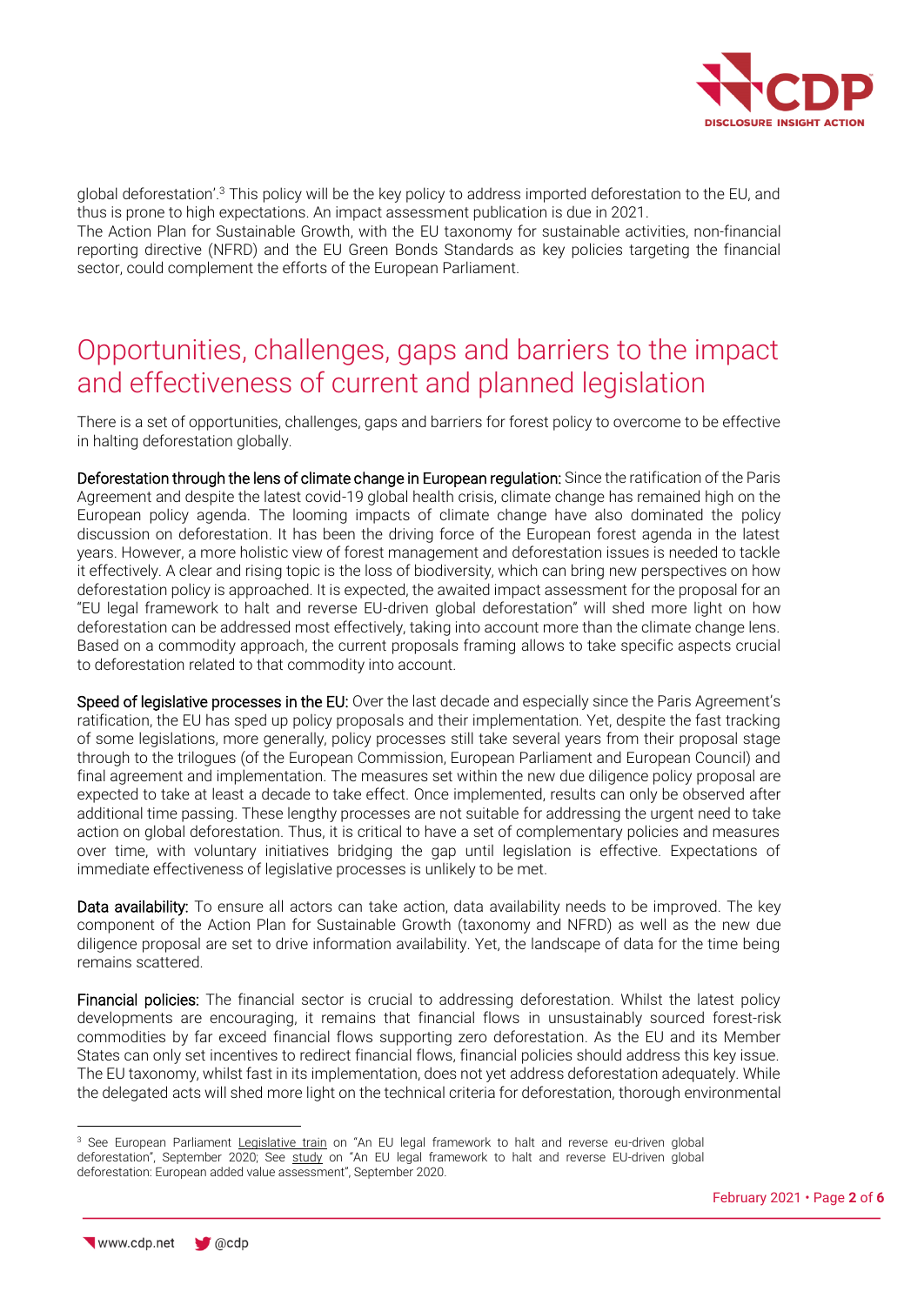

criteria for sustainable production of key forest-risk commodities are needed to meet the multifaceted drivers of deforestation. Further, clear incentive systems for financial institutions are missing from the current taxonomy proposals. Whilst of course, the EU can only introduce legislation for its jurisdiction, a global focus could be added to the taxonomy.

The EU budget could be an additional incentive system for international sustainable forestry and addressing forest risk commodities. Yet, at its current state, it does not oblige cooperation on international development projects.

Gaps in current policies and policy proposals: The impact assessment for the due diligence policy proposal will provide clarity on the process of the policy proposal and implementation. Yet it is already clear, that due to the lengthy process, intermediate steps are needed along the way to ensure action is taken.

Traceability will likely remain an important issue despite being considered in the due diligence proposal and thus is an area of work to be strengthened in the future.

Further, another component missing from current policies and policy proposals to address forest risk commodity products is development cooperation. More economic instruments are needed to address the causes of deforestation in the producing countries, such as higher financial returns and actual alternatives to secure livelihoods. Further, there is a strong need for knowledge exchange and education on sustainable forestry as well as on more efficient land use. Lastly, accessibility to certification should be addressed. While many EU Member States and the EU have programs in place to address the above issues, these are not connected to the policy proposals put forward.

Labels and standards: As a control mechanism and a solid foundation, standards and labels are an important aspect in reducing the import of forest risk commodities and should thus remain a complementary part of policy in addressing deforestation. Labels and standards could become a condition to access the EU market, yet there needs to be clear guidance. There is also a strong need for scientific analysis and comparison to ensure the quality of the label or standard, public authority can support on this matter. Lastly, labels and standards should be designed to place responsibility on the companies, not the consumers.

## The role of private and public actors in the field

**Voluntary initiatives and local support:** Several voluntary initiatives are complementary to mandatory measures. One example is the Amsterdam Declaration<sup>4</sup>, a coalition of national states partnering on reducing deforestation for key forest risk commodities. In the area of agriculture, a key driver of deforestation, the Amsterdam Declaration partners are addressing deforestation on a smaller scale and more local level than EU policy. Bilateral relations, knowledge exchange and capacity building exercises are a key component of these partnerships. This preparatory, on the ground, work of the Amsterdam Declaration partners is paving the way for EU policy to prevail in a larger scale context. Further important initiatives are amongst others the Tropical Forest Alliance<sup>5</sup>. Additional partnerships and development support should be made available by the EU and Member States to forest risk commodity producer countries. As in the Amsterdam Declaration, commitments can be encouraged and facilitated by governments, especially in areas which are not yet or can not be addressed by policy.

**Financial institutions:** The role of financial institutions is crucial in addressing deforestation. A thorough assessment of forest-related risks should be implemented across the board. Financial institutions should make use of standards to assess their financial products and the supply chain of their funds. These institutions should make use of the new policies and tools available to reduce their impact on

<sup>4</sup> See Amsterdam Declaration, https://ad-partnership.org/about/

<sup>5</sup> See Tropical Forest Alliance, https://www.tropicalforestalliance.org/en/about-tfa/about/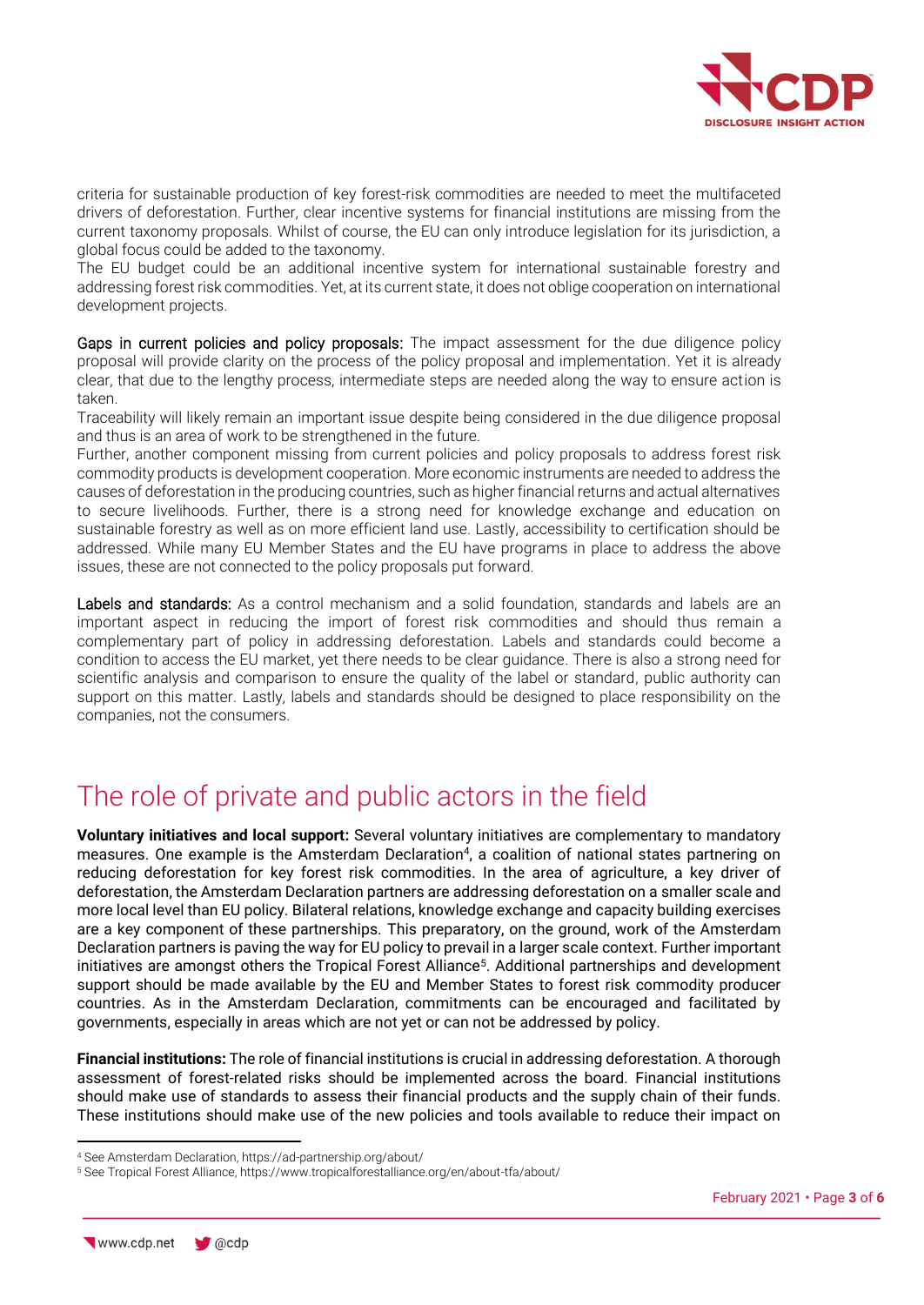

deforestation. Public players, such as central banks and state pension funds can play a pivotal role in leading the change, yet private actors are of higher impact and thus needs to follow suit. Open communication and public commitment of zero deforestation goals is needed as well as direct engagement of financial institutions with companies in their portfolios. Further financial institutions can implement contingency clauses for their financial products as well as in the issuing of loans.

**Other actors:** Companies in the EU should be supported in preparing for the upcoming due diligence legislation. Further, monitoring of progress on commitments needs to be introduced.

## Opportunity for collaboration and learnings

Creating a level playing field internationally is key to reduce leakage to other countries. Knock-on effect by EU policy to other countries is therefore needed, to ultimately lead to success on reducing and halting deforestation. However, international trade and the rule of the WTO must be kept, yet the EU can use trade as a vehicle for change. The border adjustment mechanism could become a key tool, yet also, future trade agreements could take deforestation into account.

The current efforts by the EU to advance sustainable finance are good steps towards shifting attention and responsibility to act towards financial institutions. Policies, such as the EU taxonomy, TCFD-aligned mandatory reporting under a revised NFRD and the EU Standards are key to driving this agenda. With more countries globally creating taxonomies, standards and labels, and advancing reporting regulation, there are great opportunities for collaborating and alignment. This could reduce the burden for international corporations to comply with different regulations in different geographies, as well as creating the more comparable and widely available data needed to enable a shift in the market towards more sustainable products.

China has significantly increased its efforts to restore the domestic deserted and deforested land over the last two decades, with noteworthy investments by the government. This has led to large areas of restoration of domestic forest areas and reduced deforestation and illegal logging. While domestic efforts have been ramping up, the imported deforestation footprint has not been a key priority so far. To reduce deforestation, imported deforestation from key geographies, such as in tropical rainforests regions, should become more of a focus. Major investments are made in crucial forest risk commodity producing countries, from the more well-known key regions such as Brazil and Indonesia, to regions in Africa. Deforestation in these countries needs to be monitored more closely and ascend on the international agenda. As one of the largest global importers of forest risk commodities such as soy, timber products, palm oil and beef, China will need to play an important role to remove its deforestation footprints from the global value chain of soft commodities.

Thus, to drive action on deforestation in China, international collaboration on the issue is of great importance. The EU and China, as the largest importer markets for forest risk commodities, are in a particularly significant position to take action, yet, all major importing economies of forest risk commodities should adopt policies and measures. Further, global collaboration of not only states, but also financial institutions, is needed to reduce deforestation.

Proper policy proposals are not yet on the table to systemically address deforestation in China, yet China is uniquely positioned to drive their private actors to more action. Increasing participating in international voluntary initiatives are a good step, yet medium term, policy solutions are needed.

Knowledge transfer and capacity building are a responsibility of the world community, thus should be addressed through multilateral collaboration and cooperation. Deforestation, as an issue detached from climate change mitigation and biodiversity, has not been prominent on the international agenda. More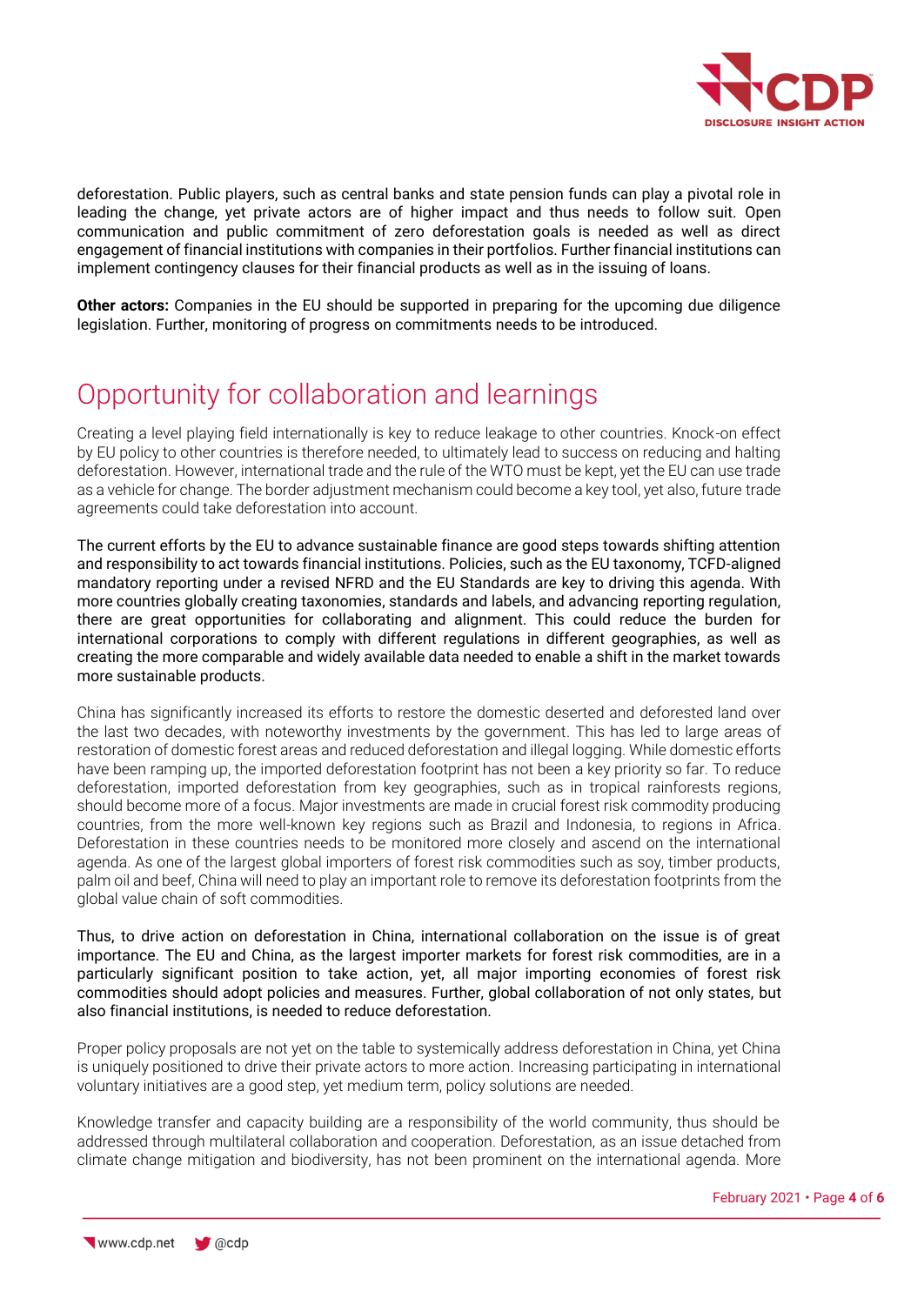

attention to the complex relations of deforestation to climate change, biodiversity and geographies' socioeconomic state are important to design policies. Currently, the approaches to deforestation are still to unilateral. This an area, policy in the EU and China need to take more widely into account in their approaches to reducing deforestation.

.